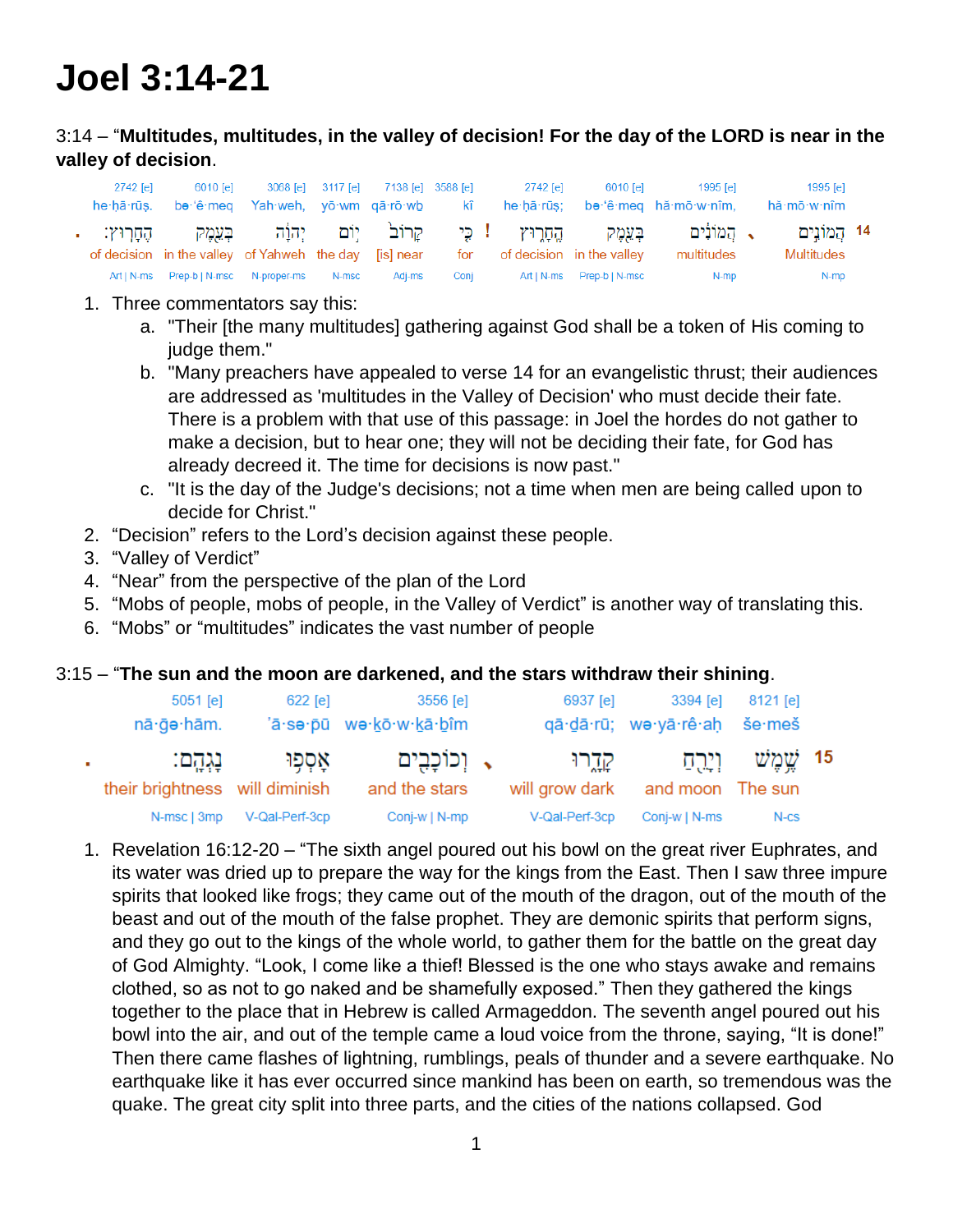remembered Babylon the Great and gave her the cup filled with the wine of the fury of his wrath. Every island fled away and the mountains could not be found."

3:16 – "**The LORD roars from Zion, and utters his voice from Jerusalem, and the heavens and the earth quake. But the LORD is a refuge to his people, a stronghold to the people of Israel**.

| 8064 [e]    | 7493 [e]                    | 6963 [e]                |                      | 5414 [e] |                                                                                                                      | 3389 [e]       |                                   | 7580 [e]  |           | 6726 [e]           |                                | 3068 [e]      |         |
|-------------|-----------------------------|-------------------------|----------------------|----------|----------------------------------------------------------------------------------------------------------------------|----------------|-----------------------------------|-----------|-----------|--------------------|--------------------------------|---------------|---------|
| šā∙ma∙vim   | wa·rā·'ă·šū gō·w·lōw,       |                         |                      | vit∙tên  |                                                                                                                      | ū mî rū šā lim |                                   | yiš·'āğ,  |           | mis·sî·vō·wn       |                                | Yah weh       |         |
| שמים        | וְרַעֲשָׁוּ                 | קוֹלוֹ                  |                      | ימן      |                                                                                                                      | וּמִירוּשַׁלַם |                                   | xxw.      |           | מציון              |                                | 16 וַיְהְיַהָ |         |
| The heavens | and will shake              | His voice               |                      | utter    | and from Jerusalem                                                                                                   |                |                                   | will roar |           | from Zion          | Also Yahweh                    |               |         |
| N-mp        | Conj-w   V-Qal-ConjPerf-3cp |                         |                      |          | N-msc   3ms V-Qal-Imperf-3ms Conj-w, Prep-m   N-proper-fs V-Qal-Imperf-3ms Prep-m   N-proper-fs Conj-w   N-proper-ms |                |                                   |           |           |                    |                                |               |         |
|             |                             | 3478 [e]<br>viś·rā·'êl. | 1121 $[e]$<br>lib·nê |          | 4581 [e]<br>ū·mā·'ō·wz                                                                                               |                | 5971 [e]<br>le·'am·mōw, ma·hă·seh |           | 4268 [e]  |                    | 3068 [e]<br>Yah weh wā 'ā res: |               | 776 [e] |
|             |                             | יִשְׂרַאֵל: .           | לִבְנֵי              |          | , ומעוז                                                                                                              |                | לעמו                              |           | מְחֲסֱה   |                    | וַיהוַה                        |               | וְאֵרְץ |
|             |                             | of Israel               | of the sons          |          | and the strength                                                                                                     |                | for His people                    |           | a shelter | but Yahweh will be |                                | and earth     |         |
|             |                             | N-proper-ms             | Prep-I   N-mpc       |          | Conj-w   N-ms                                                                                                        |                | Prep-I   N-msc   3ms              |           | N-ms      |                    | Conj-w   N-proper-ms           | Conj-w   N-fs |         |

- 1. Shift from the Valley of Verdict to Mount Zion.
- 2. The Lord is in Zion, which is parallelled with Jerusalem. Zion is Jerusalem, and Zion is Mount Moriah in Jerusalem.
- 3. The shaking of the heavens and earth is a theophany, which is the arrival of the Lord to the earth.
- 4. When the Lord is in Zion, Jerusalem on Mount Moriah, he will (parallels):
	- a. Be a refuge to his people
	- b. Be a stronghold for the people of Israel

#### 3:17 – "**So you shall know that I am the LORD your God, who dwells in Zion, my holy mountain. And Jerusalem shall be holy, and strangers shall never again pass through it**.

| 6944 [e]<br>qād·šî  | 2022 [e]<br>har-     |                     | 6726 [e]<br>bə·sî·yō·wn | 7931 [e]                  | šō·kên 'ĕ·lō·hê·kem, | 430 [e]                 | 3068 [e]<br>Yah weh   | 589 [e]<br>'ă∙nî | 3588 [e]<br>kî |             | $3045$ [e]<br>wî·da'·tem,          |          |
|---------------------|----------------------|---------------------|-------------------------|---------------------------|----------------------|-------------------------|-----------------------|------------------|----------------|-------------|------------------------------------|----------|
| קַדְשֶׁי<br>My holy | הר־<br>×<br>mountain | $\hat{\phantom{a}}$ | בִצְיִּוֹן<br>in Zion   | שֹׁכֵן<br><b>Dwelling</b> |                      | אַלְהֵיכֶּם<br>your God | יהוה<br>Yahweh        | אֲנִי<br>[am]    | ڍ٠<br>that     |             | 17 וְידַעְהָם<br>So you shall know |          |
| N-msc   1cs         | N-msc                |                     | Prep-b   N-proper-fs    | V-Qal-Prtcpl-ms           |                      | N-mpc   2mp             | N-proper-ms           | Pro-1cs          | Coni           |             | Conj-w   V-Qal-ConjPerf-2mp        |          |
|                     | 5750 [e]             |                     |                         | 5674 [e]                  | 3808 [e]             |                         | 2114 [e]              | 6944 [e]         |                | 3389 [e]    |                                    | 1961 [e] |
| S                   | 'ō·wd.               | bāh                 |                         | ya·'ab·rū-                | lō-                  | wə∙zā∙rîm               |                       | qō∙deš,          | və rū šā lim   |             | wə·hā·yə·tāh                       |          |
| Ō                   | עוד:<br>٠            | בֶה                 |                         | <u>יַעַבְרוּ־</u>         | לא־                  |                         | וְזָרִים<br>$\bullet$ | לֹדֶשׁ           | ירושלם         |             | וְהָיְחָה                          |          |
| ٠                   | ever again           | her                 |                         | shall pass through        | no                   | and aliens              |                       | holy             | Jerusalem      |             | and shall be                       |          |
| Punc                | Adv                  | Prep   3fs          |                         | V-Qal-Imperf-3mp          | Adv-NegPrt           | Conj-w   Adj-mp         |                       | N-ms             |                | N-proper-fs | Conj-w   V-Qal-ConjPerf-3fs        |          |

- 1. Israel will know without a doubt that the LORD is in Jerusalem.
- 2. Isaiah 8:18 YHWH dwells on Mount Zion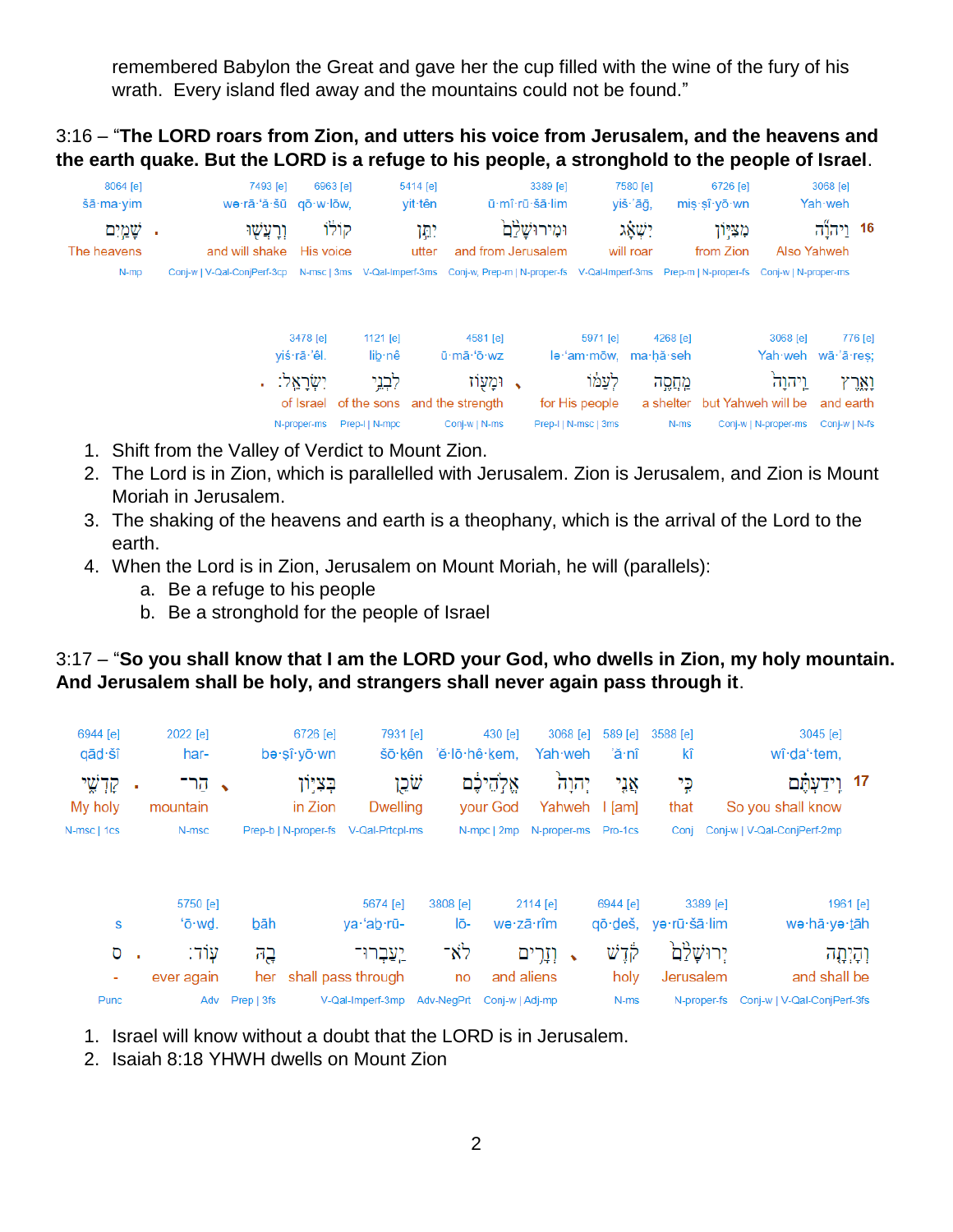3:18 – "**And in that day the mountains shall drip sweet wine, and the hills shall flow with milk, and all the streambeds of Judah shall flow with water; and a fountain shall come forth from the house of the LORD and water the Valley of Shittim**.

| 1389 [e]<br>wə·hag·gə·bā·'ō·wt<br>וְהֵגְּבַעוֹת            |                        | 6071 [e]<br>'ā∙sîs,<br>עַסִים |                                              | 2022 [e]<br>he hā rîm<br>הֶהֶרִים                           |                                             | 5197 [e]<br>yiţ∙ţə∙pū<br>יִטְפְוּ |                                                                               | 1931 [e]<br>ha∙hū<br>នាក់ភ $\sim$ | 3117 [e]<br>$b$ ay·yō·wm<br>ביום                                                                |                                                                | 1961 [e]<br>wə∙hā∙yāh<br><u>וְהֵיה</u> | 18               |
|------------------------------------------------------------|------------------------|-------------------------------|----------------------------------------------|-------------------------------------------------------------|---------------------------------------------|-----------------------------------|-------------------------------------------------------------------------------|-----------------------------------|-------------------------------------------------------------------------------------------------|----------------------------------------------------------------|----------------------------------------|------------------|
| and the hills<br>Conj-w, Art   N-fp                        | with new wine          | N-ms                          | the mountains                                | Art   N-mp                                                  | [That] shall drip<br>V-Qal-Imperf-3mp       |                                   | Art   Pro-3ms                                                                 | that                              | Prep-b, Art   N-ms                                                                              | in day And it will come to pass<br>Conj-w   V-Qal-ConjPerf-3ms |                                        |                  |
| 1004 [e]<br>mib bêt                                        | 4599 [e]<br>ū·maʻ·yān, |                               | 4325 [e]<br>mā·yim;                          |                                                             | 1980 [e]<br>yê∙lə∙kū yə∙hū•dāh              |                                   | 3063 [e]                                                                      | 650 [e]<br>'ă∙pî∙qê               | 3605 [e]<br>wə·kāl                                                                              | 2461 [e]<br>hā·lāb,                                            | 1980 [e]<br>tê∙lak∙nāh                 |                  |
| מִבֵּית<br>from the house and a fountain<br>Prep-m   N-msc | ומעלן<br>Conj-w   N-ms |                               | מֵיִם<br>with water shall be flooded<br>N-mp |                                                             | יֵלְכוּ<br>V-Qal-Imperf-3mp                 |                                   | יהוּדֶה<br>N-proper-ms                                                        | אפיקי<br>of Judah the brooks      | וְכָל־<br>and all<br>N-mpc Conj-w   N-msc                                                       | ּחָלָב<br>with milk                                            | shall flow<br>N-ms V-Qal-Imperf-3fp    | תֵּלֵכְנָה       |
|                                                            |                        |                               |                                              | 7851 [e]<br>haš·šit·tîm.<br>הַשְׁטֵים:<br>Art   N-proper-fs | 5158 [e]<br>na∙hal<br>of Acacias the Valley | נֲחַל<br>N-msc                    | 853 [e]<br>'e <u>t</u> -<br>את־<br>$\overline{\phantom{a}}$<br><b>DirObiM</b> |                                   | 8248 [e]<br>wə∙hiš∙qāh<br>והשקה<br>and water<br>Conj-w   V-Hifil-ConjPerf-3ms  V-Qal-Imperf-3ms | 3318 [e]<br>yê∙şê,<br><b>x</b> * 2<br>shall flow               | Yah weh<br>of Yahweh<br>N-proper-ms    | 3068 [e]<br>יהוה |

- 1. Joel moves from the Tribulation and Second Coming to the Kingdom Age in verse 18
- 2. The land of Israel will produce:
	- a. Vineyards with abundant wine
	- b. Herds of cattle on the hills with abundant milk
	- c. The dry wadis that are occasionally full of water with flow continuously with water from the river from the temple making Israel and the wilderness full of flowing rivers like Eden.
- 3. The source of the water is a fountain from the temple on Mount Moriah that fills the Kidron Valley
	- a. The Valley of Shittim is the Valley of Acacia Trees which is probably the Kidron Valley moving towards the Dead Sea

## 3:19 – "**Egypt shall become a desolation and Edom a desolate wilderness, for the violence done to the people of Judah, because they have shed innocent blood in their land**.